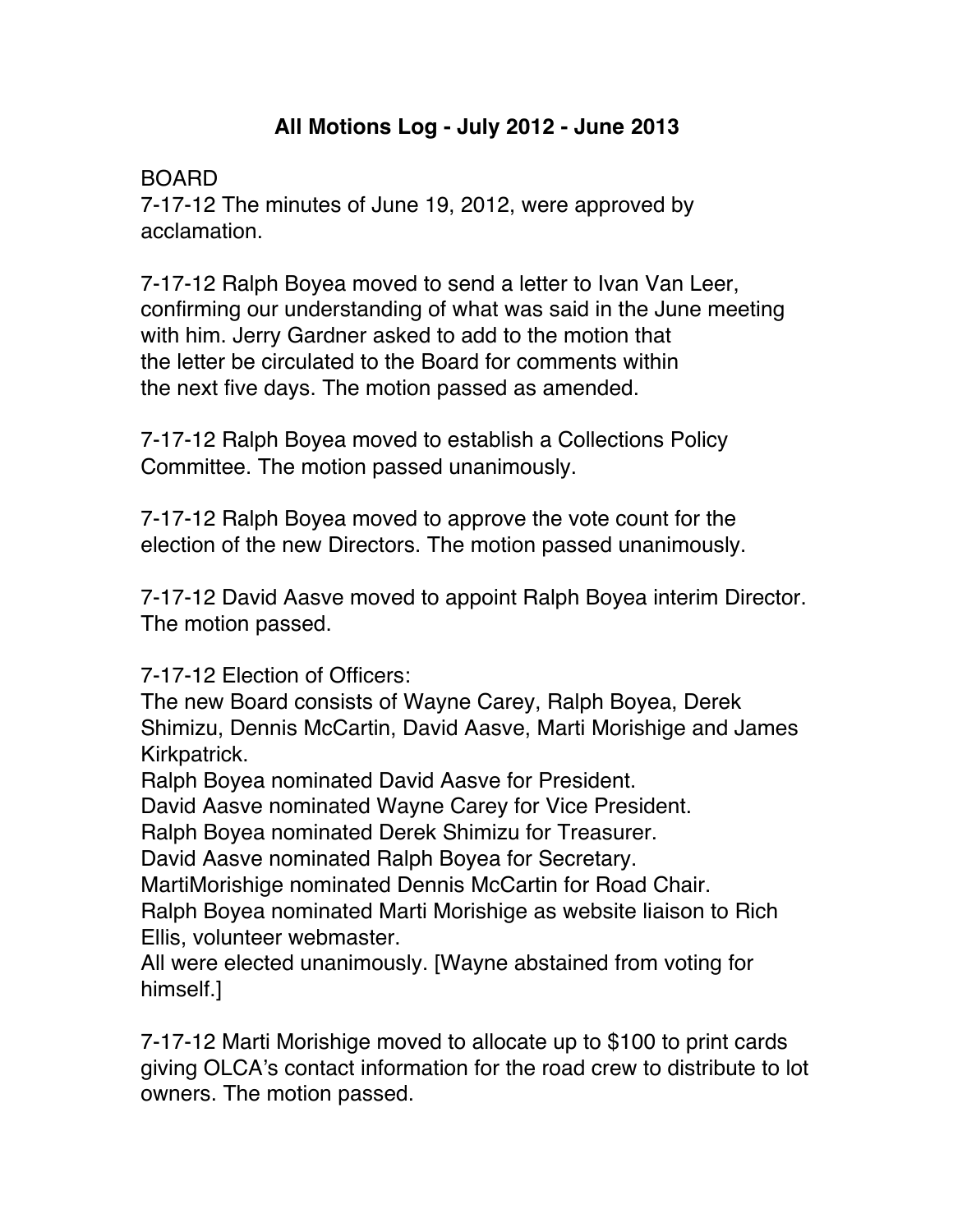7-17-12 Derek Shimizu moved to approve \$10,000 for maintenance on the feeder roads off Ilima Street — 34th, 35th and 36th Avenues. The motion passed with 1 abstention.

#### BOARD

8-21-12 Ralph Boyea moved to accept the minutes of July 17, 2012, as circulated. The motion passed.

8-21-12 Election of Interim Director: Ralph Boyea nominated D'Artagnan Josephson for interim Director. He was elected unanimously.

8-21-12 Ralph Boyea moved to transfer \$37,901.97 into the Administrative Fund to fund the administrative costs for the year. The motion passed. Wayne Carey abstained.

8-21-12 Marti Morishige moved to repair 35th Avenue between Pohaku Place and Laniuma Street, not to exceed \$25,000. The motion passed by a vote of 3 for, 3 abstained.

8-21-12 Wayne Carey moved to deliver two loads of emergency gravel to 35th Avenue at OLCA's expense. The motion passed unanimously.

8-21-12 Dennis McCartin moved to allocate \$1080 for mowing of main roads for the fiscal year. The motion passed unanimously.

8-21-12 Dennis McCartin moved to allocate \$2000 to scrape easements on the main roads. The motion passed unanimously.

### BOARD

10-16-12 Wayne Carey moved to approve the minutes of August 21, 2012, as corrected.

10-16-12 Wayne Carey moved to increase the allocation for Board liability insurance, not to exceed \$100. Ralph Boyea seconded. The motion passed unanimously.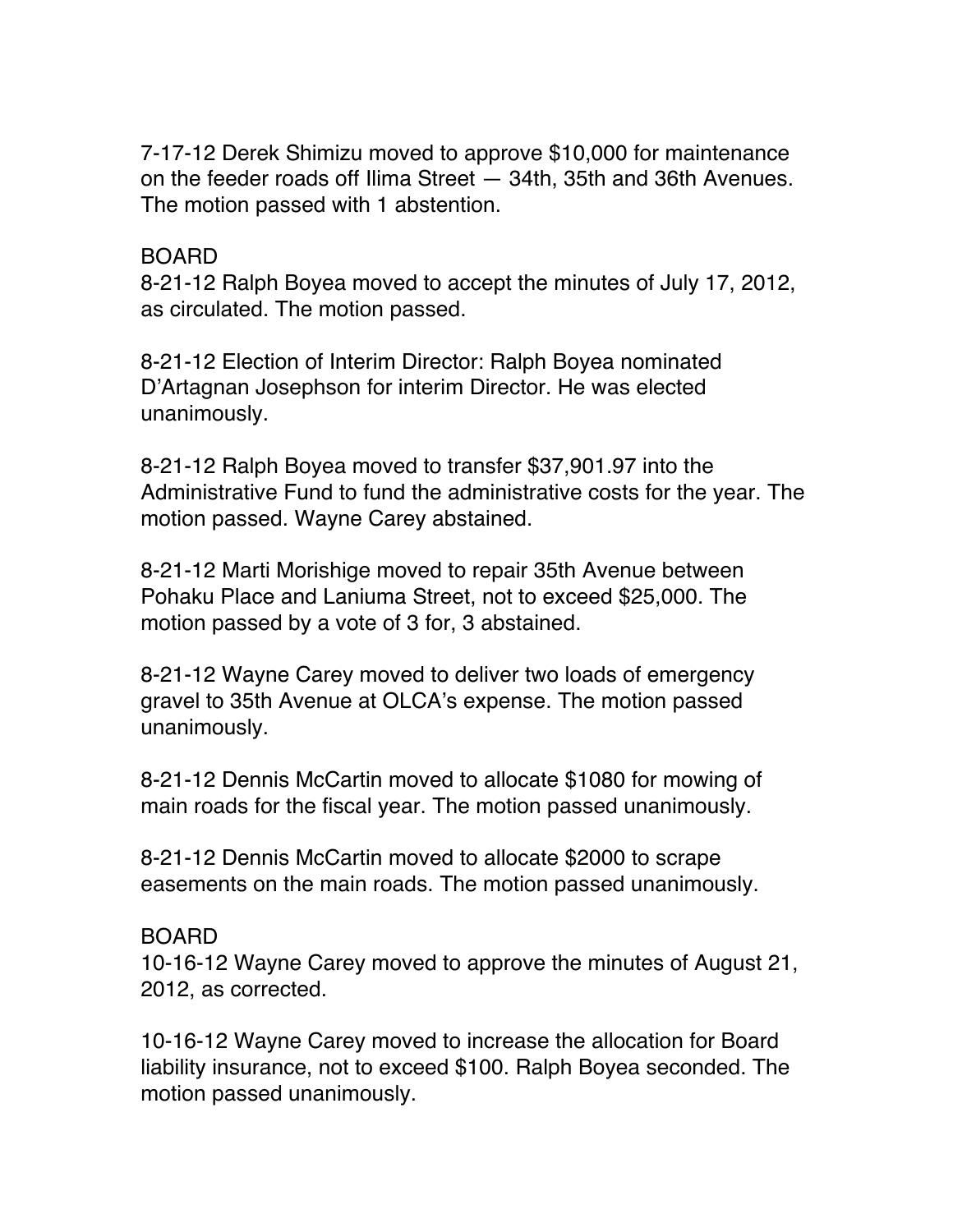10-16-12 Marti Morishige moved to limit speakers to 3 minutes per topic at the general membership meeting. Ralph Boyea seconded with the condition of a friendly amendment that someone in the audience may give a speaker their three minutes.The motion passed by a vote of 5 for, Wayne Carey opposed.

10-16-12 Ralph Boyea moved to table the issue of selling the container until the next Board meeting. The motion passed unanimously.

10-16-12 Wayne Carey moved to start a formal file to collect correspondence and other information from the County and State that shows we do not get the same services as other communities. The motion passed unanimously.

10-16-12 Wayne Carey moved to allocate up to \$300 for a new corporate seal. The motion passed unanimously.

10-16-12 Wayne Carey moved to accept the change order for the main road repair on 35th Ave. The motion passed by a vote of 4 for, 0 opposed. Ralph Boyea abstained.

10-16-12 Wayne Carey moved to approve up to \$8000 for sign posts and installation of entry signs. The motion passed unanimously.

10-16-12 Wayne Carey moved to approve \$2600 for one load of coldpatch. The motion passed unanimously.

10-16-12 Marti Morishige moved to approve \$850 for 2 loads of ¾ inch basecourse for volunteer projects. The motion passed unanimously.

#### **MEMBERSHIP**

10-27-12 Rich Ellis moved to approve the minutes of the April 21, 2012, membership meeting as circulated. Art Smith seconded.The motion passed.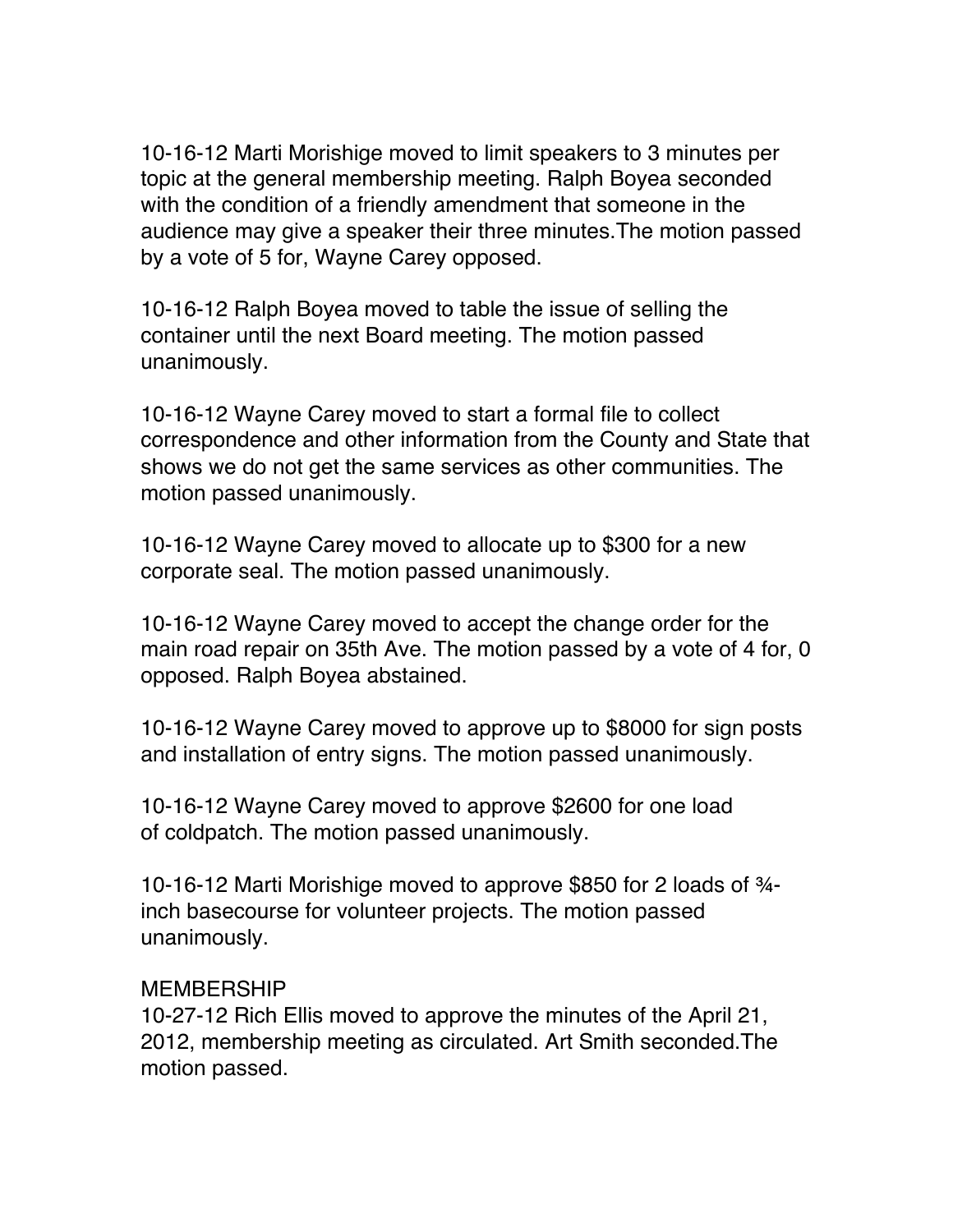10-27-12 Wes Owens moved that the full membership approve to return the unpaved section of 40th Avenue and Pohaku Drive to the paving rotation. Barbara Arthurs seconded; the motion passed by a vote of 24 for, 2 opposed, 2 abstained.

10-27-12 Robert Arthurs moved that the Board to be proactive in the development of the Community Lot. Don Stoner seconded. The motion passed by a vote of 14 for, 8 opposed.

### BOARD

11-20-12 Marti Morishige moved to approve the minutes of October 16, 2012, as written. The motion passed unanimously.

11-20-12 Ralph Boyea moved to approve up to \$600 to purchase 1½ inch gravel. The motion passed unanimously.

11-20-12 Nomination of New Director: Ralph Boyea nominated Mei Timberlake for interim Director. He was elected unanimously.

### BOARD

12-18-12 Dennis McCartin moved to approve the minutes of November 20, 2012, as corrected. The motion passed unanimously.

12-18-12 Dennis McCartin moved to approve \$10,000 for lake filling. Ralph Boyea introduced a friendly amendment to allocate \$8,000 instead. The motion as amended passed by a vote of 4 for. Wayne Carey opposed, and Derek Shimizu abstained.

12-18-12 Ralph Boyea moved that the Collections Policy be referred back to committee and that the committee report back at the next Board meeting. The motion passed unanimously.

### BOARD

1-15-13 Ralph Boyea moved to table the approval of minutes until the next meeting. The motion passed unanimously.

BOARD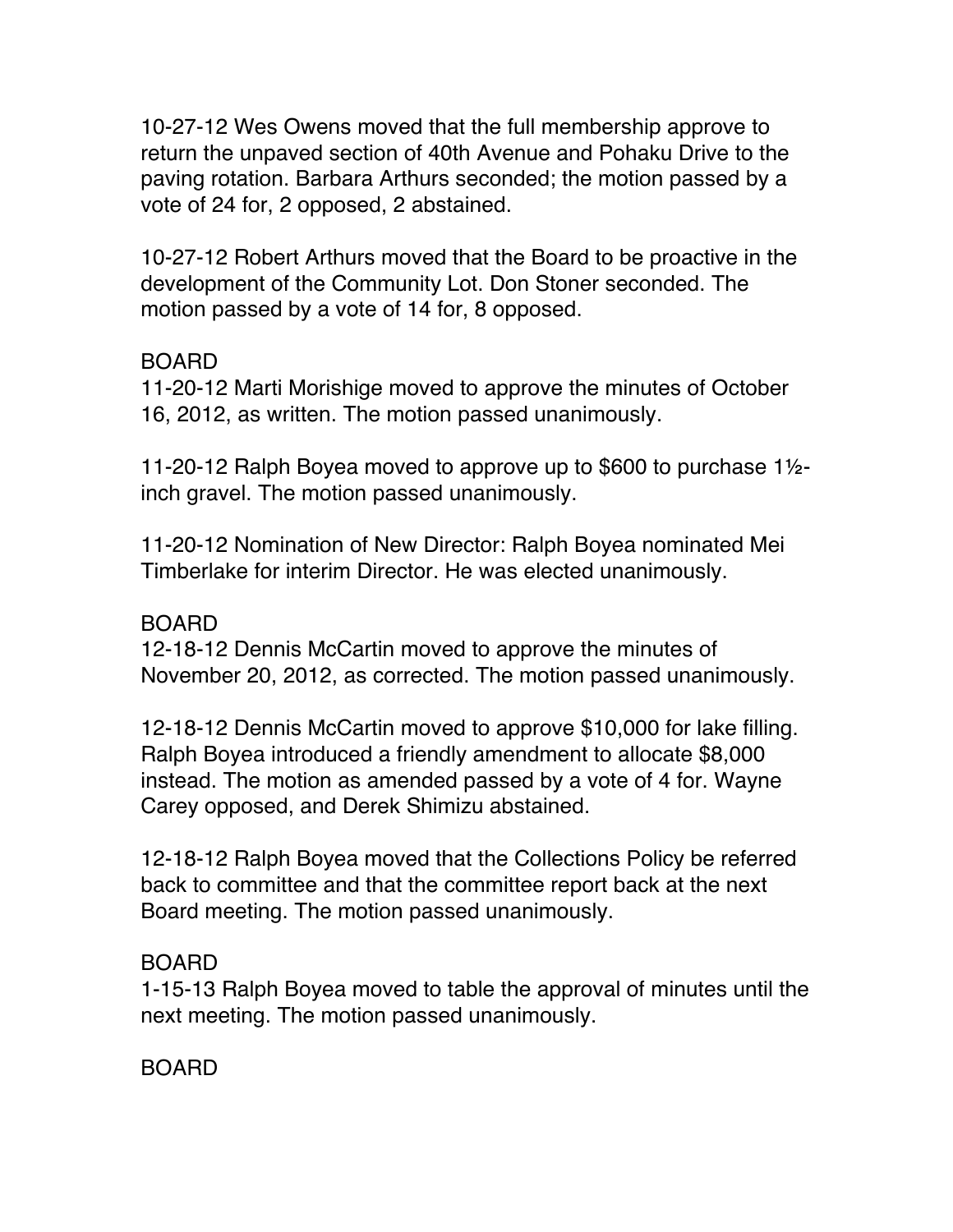1-29-13 Ralph Boyea moved that the Board acknowledge that D'Artagnan Josephson's absences were excused. The motion passed unanimously.

1-29-13 Marti Morishige moved to approve a deposit check and payment to rent the Hawaiian Paradise Park Activity Center for April 20. The motion passed unanimously.

1-29-13 Derek Shimizu moved to review the Adoption of Policies, Procedures, Rules and Regulations in regards to the Collections Policy. The motion passed unanimously.

1-29-13 Ralph Boyea moved to follow the Adoption of Policies, Procedures, Rules and Regulations on the Collections Policy. The motion passed unanimously.

### BOARD

2-19-13 Dennis McCartin moved to authorize the Recording Secretary to write an addendum to the February 28, 2012, special meeting of the Board of Directors for review and discussion. The motion passed by a voteof 6 for, 0 opposed. Ralph Boyea abstained.

2-19-13 Derek Shimizu moved to approve the December 18, 2012, minutes as originally written. The motion passed by a vote of 6 for, 0 opposed. Marti Morishige abstained.

2-19-13 Dennis McCartin moved to approve the January 15, 2013, minutes as written. The motion passed by a vote of 4 for, 0 opposed. MartiMorishige abstained because she had not seen them. Mei Timberlake was not present at that meeting.

2-19-13 Derek Shimizu moved to approve the minutes of the special meeting of January 29, 2013, as amended. The motion passed by a vote of 4 for, 0 opposed. Marti Morishige abstained because she had not seen them. Mei Timberlake was not present at that meeting.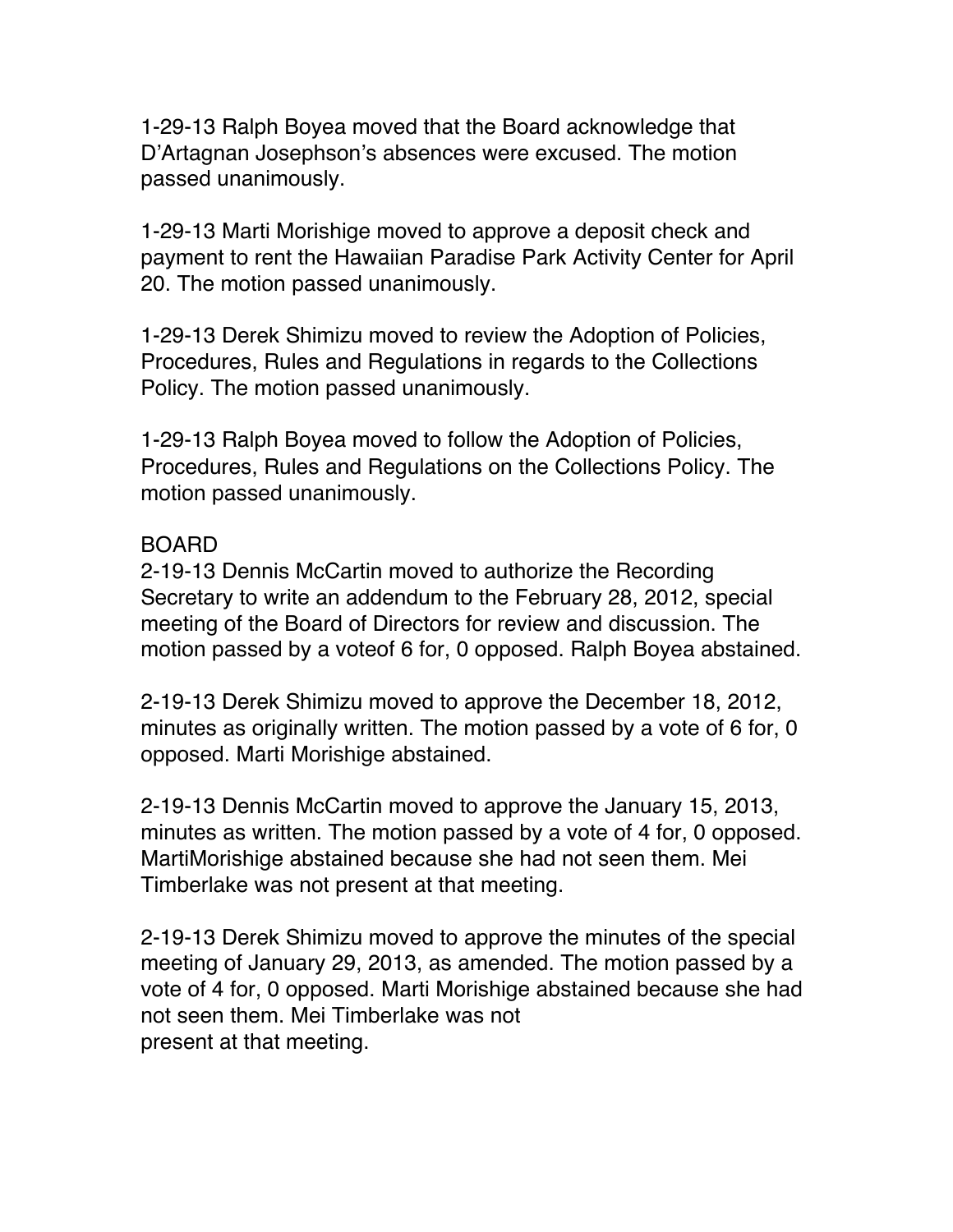2-19-13 Ralph Boyea moved to appoint Wes Owens interim Director. He was elected unanimously.

2-19-13 D'Artagnan Josephson nominated Wes Owens for President. He was elected by a vote of 6 for, 0 opposed. Mei Timberlake abstained

. 2-19-13 Derek Shimizu moved that the chipseal repair portion of the mandatory road maintenance assessments be set up in a separate checking account to facilitate proper accounting. The motion passed unanimously.

2-19-13 Dennis McCartin moved to approve up to \$8000 for up to 18 loads of gravel. The motion passed unanimously.

2-19-13 Dennis McCartin moved to rescind the December 18, 2012, motion approving \$8000 for lake-filling until further notice. The motion passed unanimously.

2-19-13 Derek Shimizu moved to approve up to \$900 for 2 loads of basecourse gravel for 39th, one near Laniuma and one between Laniuma and Orchidland Dr. The motion passed by a vote of 5 for, 0 opposed. Ralph Boyea and Wayne Carey abstained.

### BOARD

3-19-13 Ralph Boyea moved to approve the minutes of February 19, 2013, as circulated. The motion passed unanimously.

3-19-13 Derek Shimizu moved to approve the budget proposal, as emailed to the Directors. The motion passed unanimously.

3-19-13 Dennis McCartin moved to approve \$8.50 to reimburse Yen Chin for trash-hauling. The motion passed unanimously.

3-19-13 Ralph Boyea moved to approve up to \$3,000 to purchase one load of coldpatch. Marti Morishige offered a friendly amendment to approve up to \$6,000 to purchase two loads, one for the top of Pohaku Drive and one to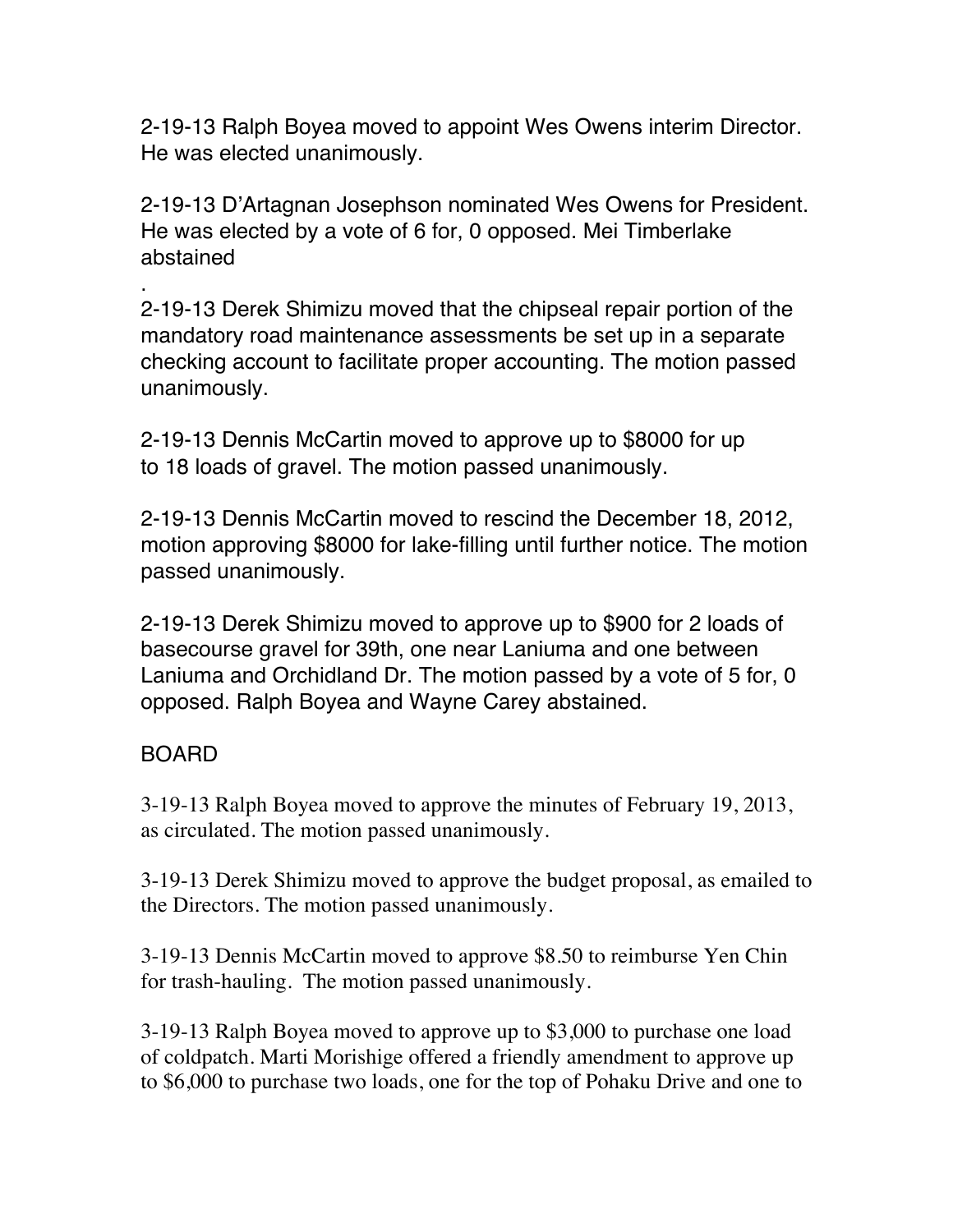go on the Community Lot. The amendment passed unanimously, and the motion as amended also passed unanimously.

3-19-13 Marti Morishige moved to purchase a certified copy of any and all court documents relating to the 1987 and 1992 lawsuits (87-326 and 91- 269) from the court. Marti amended her motion that as soon as the documents are purchased, they be digitized and placed on the website before they can be removed from the office. The amendment and motion as amended both passed unanimously.

3-19-13 Ralph Boyea moved to table the addendum to the minutes of the special Board meeting of February 28, 2012. The motion passed unanimously.

# BOARD

4-16-13 A motion to approve the March 19, 2012 Board minutes, as circulated, was unanimously approved.

4-16-13 Wayne moved that the cold pack purchase not exceed \$3000. The remaining \$3000 currently allocated for cold pack is to go back into the general maintenance fund. Motion passed, all were in favor.

4-16-13 Marti moved that Gina Nielsen be the Recording Secretary until a new one is appointed. Motion approved by all Directors present.

### **MEMBERSHIP**

4-20-13 Motion: Bob Arthurs moved to approve the minutes of the October 2012 General Membership meeting. [Inaudible] second. The motion was approved by acclamation.

4-20-13 Motion: [Unknown member] I move that the budget be approved as stated subject to audit. Seconded be Ralph. 42 in favor, 0 opposed. Motion carried.

4-20-13 Motion: Bob Arthurs: I move for the adoption of the Collection Policy that includes paving. Barbara Arthurs: second. Ralph clarified that the motion was for the : Adoption of the policy and procedure regarding the collection of delinquent or unpaid assessments for road